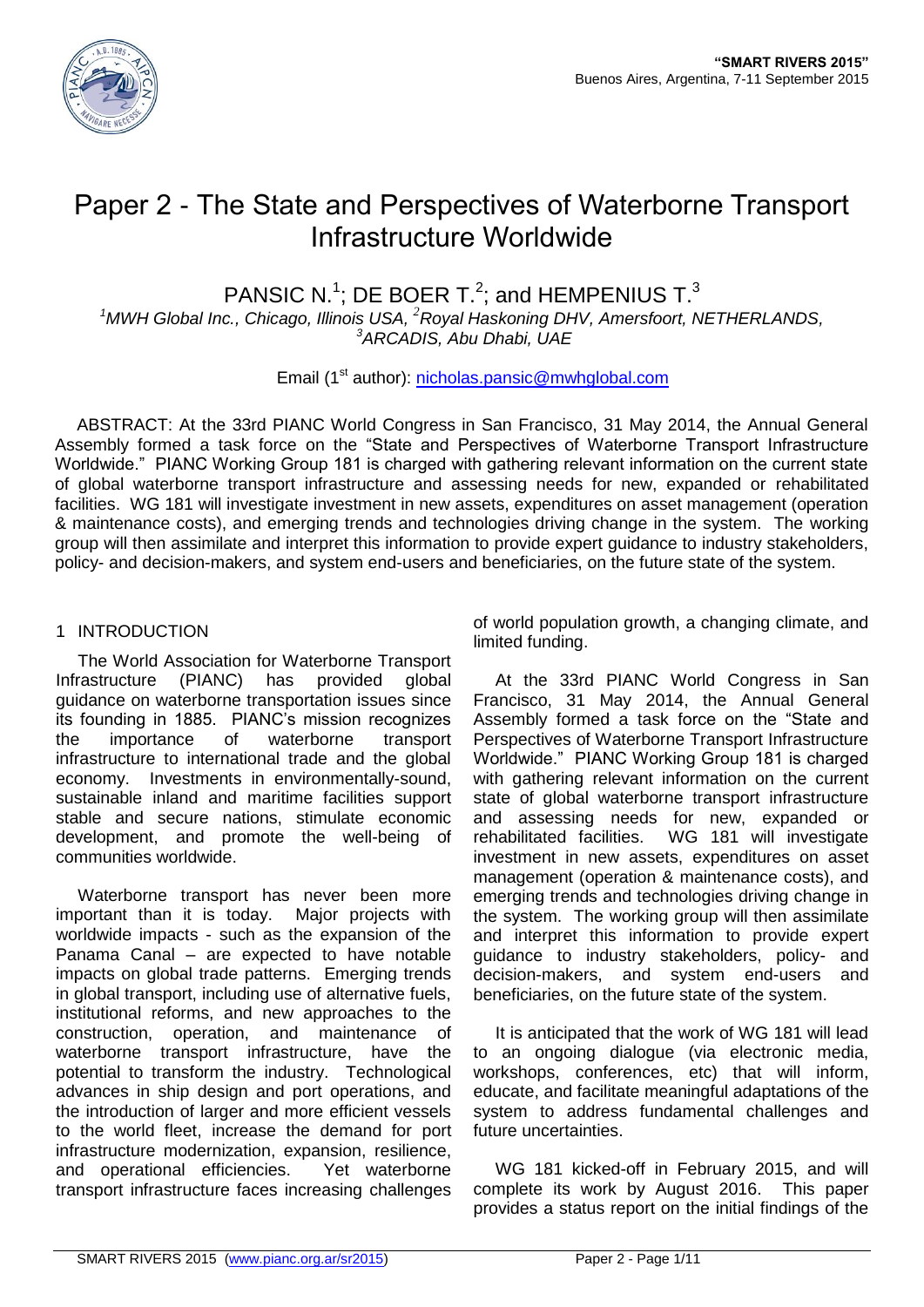

group, with a particular focus on factors most establishes three categories of competitive drivers: affecting inland waterways

## 2 THE BIG PICTURE

The World Economic Forum (WEF) publishes a biennial report on the global competitiveness of over 100 countries, based on twelve "pillars" (WEF, 2014):

- 1. Institutions
- 2. Infrastructure
- 3. Macroeconomic environment
- 4. Health and primary education
- 5. Higher education and training
- 6. Goods market efficiency
- 7. Labor market efficiency
- 8. Financial market development
- 9. Technological readiness
- 10. Market size
- 11. Business sophistication
- 12. Innovation

It is noteworthy, but not surprising, that Infrastructure is one of the pillars that supports competitiveness. As part of their assessment, WEF

- **Factor-driven** countries compete based on their factor endowments - primarily unskilled labor and natural resources;
- *Efficiency-driven* countries begin to develop more efficient production processes and increase product quality because wages have risen and they cannot increase prices; and
- **Innovation-driven** countries must compete by producing new and different goods using the most sophisticated production processes and by innovating new ones.

Fourth and fifth categories, for countries in transition between the above three categories, are also identified. As an initial broad overview, it is instructive to map the PIANC member countries against this metric (Figure 1).

Note that the WEF terminology abandons the traditional categories of emerging, developing, or developed countries, in favor of what drives a country's economy and its competitive position in the global marketplace. PIANC can argue that

| <b>PIANC</b><br><b>MEMBER</b><br><b>COUNTRIES</b><br>(National<br>Sections) | Stage 1 - Factor<br><b>Driven</b><br>India $(60)$ | <b>Transition 1-2</b><br>Iran (82), Saudi<br>Arabia (20) | Stage $2-$<br><b>Efficiency Driven</b><br>Colombia (69),<br>Serbia (101),<br>South Africa (53) | <b>Transition 2-3</b><br>Argentina (104),<br>Estonia (32),<br>Poland (42), | <b>Stage 3 - Innovation Driven</b><br>Australia (21), Austria (16),<br>Belgium (17), Denmark (15),<br>Finland (3), France (23),<br>Germany (4), Italy (49), Japan<br>(9), Korea (25), Netherlands (8),<br>Norway (11), Portugal (51),<br>Spain (35), Sweden (6),<br>Switzerland (1), UK (10), USA (5) |
|-----------------------------------------------------------------------------|---------------------------------------------------|----------------------------------------------------------|------------------------------------------------------------------------------------------------|----------------------------------------------------------------------------|-------------------------------------------------------------------------------------------------------------------------------------------------------------------------------------------------------------------------------------------------------------------------------------------------------|
| <b>PIANC</b><br><b>MEMBER</b><br><b>COUNTRIES</b><br>(Qualifying)           |                                                   | Morocco (69),<br>Philippines (59)                        | China (29),<br>Romania (87)                                                                    | Brazil (56),<br>Panama (40)                                                | Canada (14), Czech Republic<br>(55), Monaco                                                                                                                                                                                                                                                           |
| <b>OTHER</b>                                                                | Nicaragua (99)                                    | Sri Lanka (65)                                           | Egypt (118)                                                                                    | Russia (64),<br>Turkey (44)                                                | Hong Kong (7), Luxembourg<br>(22), Malaysia (24), New Zealand<br>(18), Qatar (13), Singapore (2),<br>Taiwan (12), UAE (19)                                                                                                                                                                            |

**Figure 1 - Global Competitive Profile of PIANC Countries**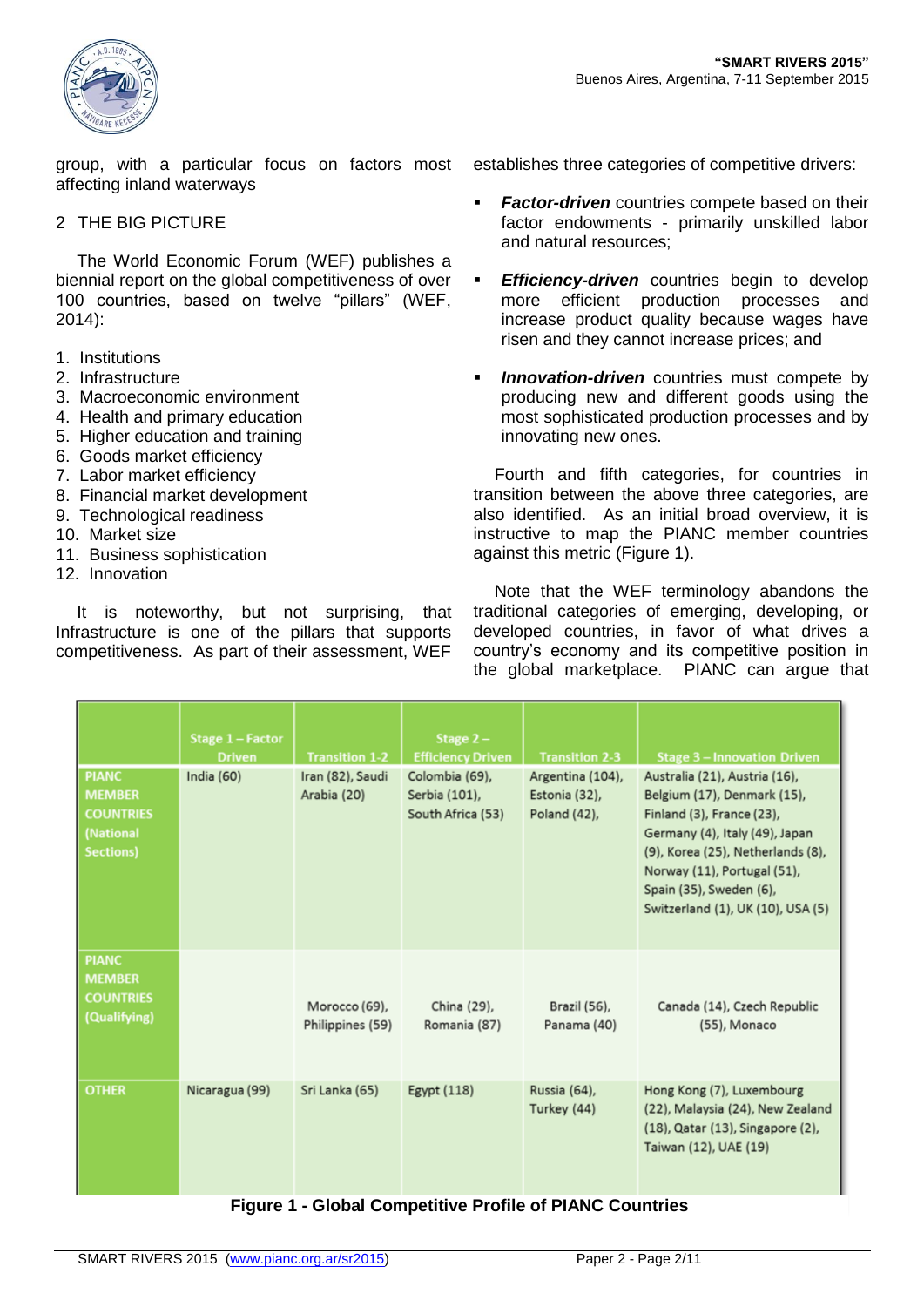

waterborne transport represents a key component of the Infrastructure pillar, at a minimum, and influences numerous other competitive pillars as well.

The majority of the PIANC member countries are categorized as "Innovation-Driven," which is to be expected given its long history and roots in the core European and North American geographies. It is also interesting to note the positions of non-PIANC member countries where maritime or inland transport infrastructure is significant, and has the potential to drive increased competitiveness of these countries.

## 3 WG 181 ROADMAP

WG 181's work plan includes four key tasks, with progress to date on each summarized below.

- **Task 1 – Data Collection** 
	- o A matrix of "geographies" has been developed to organize the regions, and countries for which waterborne transport infrastructure data will be solicited;
	- o Both PIANC and non-PIANC countries have been identified;
	- o Infrastructure is categorized as inland (shallow draft) or maritime (coastal and deep draft);
	- o Cooperating agencies and data sources for non-PIANC countries have been identified.

#### **Task 2 – Data Analysis to Inform Working Group Objectives**

- o A template for specific analyses that will be done to summarize, present, and interpret data collected in Task 1 has been developed;
- o Tasks 1 and 2 are proceeding interactively, considering how we will use data in order to collect it properly;
- o The WG will brainstorm key messages and deliverables that convey our analysis clearly and usefully.

# **Task 3 – Emerging Trends and Technologies**

- The WG will brainstorm a list of trends and technologies that are driving investment, management, and change in waterborne transport;
- o Examples include: information technology, larger ports, vessel economies of scale,

environmental issues (e.g. changing fueling of ships, etc.), logistic supply chain adaptations, restructuring of vessel routes, effects of larger vessels on landside infrastructure;

o We will then rank and document the most impactful ones, based on our evidence;

#### **Task 4 – Communicate Findings and Recommendations**

- $\circ$  A draft outline of the way in which findings will be presented in writing has been completed.
- o A draft communications matrix has been developed, including internal and external stakeholders, to define their interactions;
- o In addition to, or instead of, a traditional WG report, we contemplate an ongoing dialogue – such as a website or technical conferences - as a key deliverable of the WG;

WG 181 holds monthly teleconferences to monitor progress against the work plan, with reports to PIANC leadership at key milestones until its expected completion date of August 2016.

## 4 DATA COLLECTION

The template for collecting basic data and perspectives on existing waterborne transport infrastructure has two parts:

## **Part I: Basic Data**

- Transport Data: *Modal split of freight transport;*
- Financial Data: *Budgeting for infrastructure works and financing of same;*
- Infrastructure Data: *Identify infrastructural works for which your organization/institution is responsible;*
- Historical Data & Future Trends: *Past phases in infrastructure development, current state, and future needs (25-year horizon).*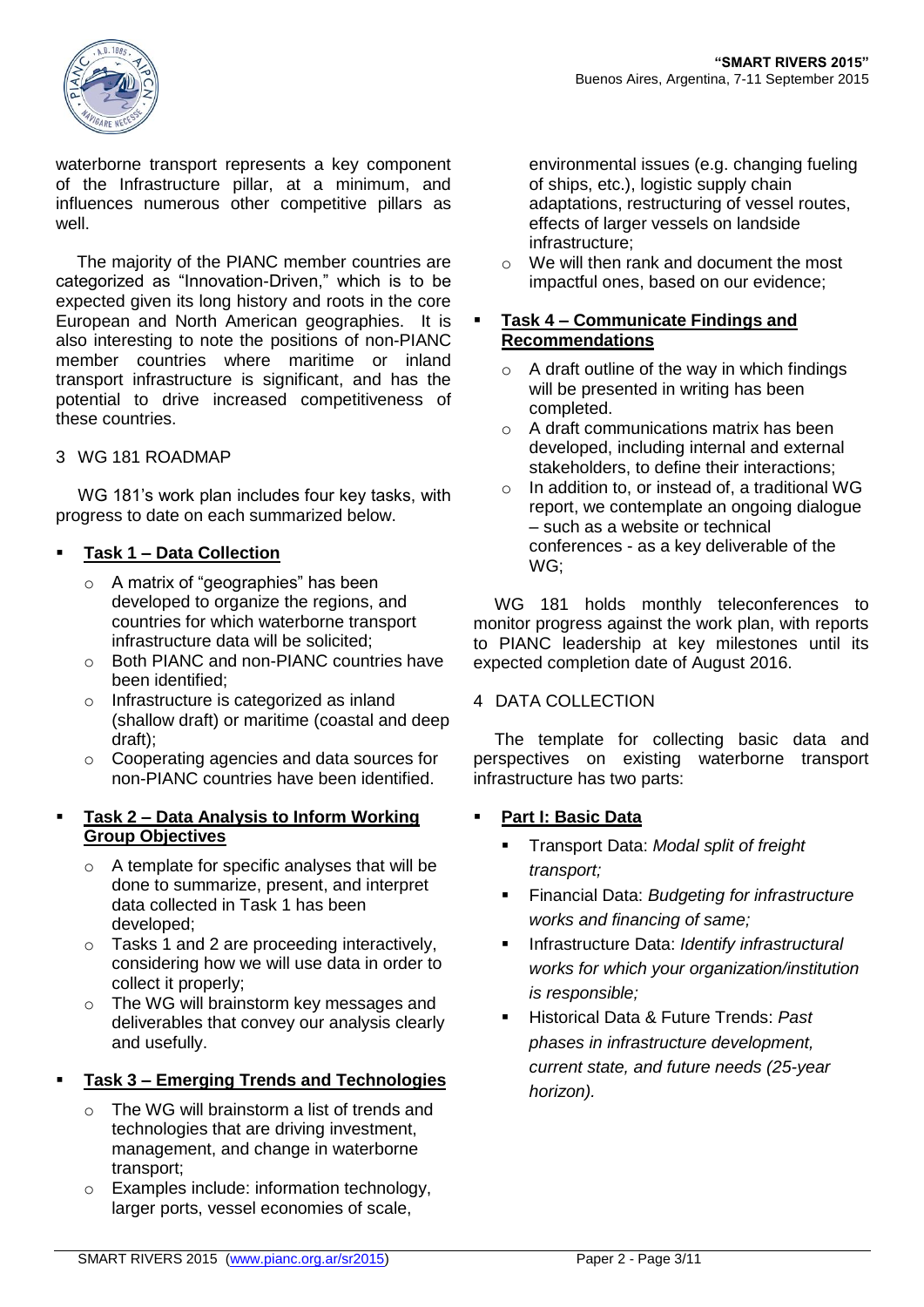

# **Part II: Perspectives**

- Future Needs: New infrastructure required to respond to the evolution of trade and meet customer demands;
- **Emerging Issues: Trends and technologies** affecting waterborne transport, opinions on how future transport will evolve;
- **Project Finance: Alternative approaches to** structuring project finance attractively;

climate change challenge, making infrastructure more robust and resilient, expectations and response.

In parallel with outreach to PIANC country sections and cooperating agencies, such as IAPH and OECD, WG 181 is conducting a literature search for relevant information that need not be duplicated. For example, the European Union compiles statistics on freight transport for its 28 member countries, including modal split between road, rail and waterborne (Figure 2).



(\*) EU aggregates contain estimated data for rail for 2012-2013 (BE, LU), inland waterways for 2008 (BG,RO) and exclude road freight transport for MT (negligible).

## **Figure 2 - Freight Transport in the EU-28 - Modal Split of Inland Transport Modes**

- Project Delivery: Ways to improve project delivery, make construction faster and more cost-effective, or structure projects to be successful and prosperous;
- **Asset Management: How operation and** maintenance can be done more efficiently;
- Sustainability: Ways to make infrastructure more environmentally-friendly and sustainable, adopting "building with nature" concepts; and
- Climate Change: Ways to manage the

Where possible, WG 181 will take advantage of this type of information to inform our work.

5 DATA ANALYSIS

## *5.1 Country & Regional Profiles*

WG 181 will characterize the current state of waterborne transport infrastructure by developing regional profiles for the major origins and destinations of freight movements. Seven such regions have been identified: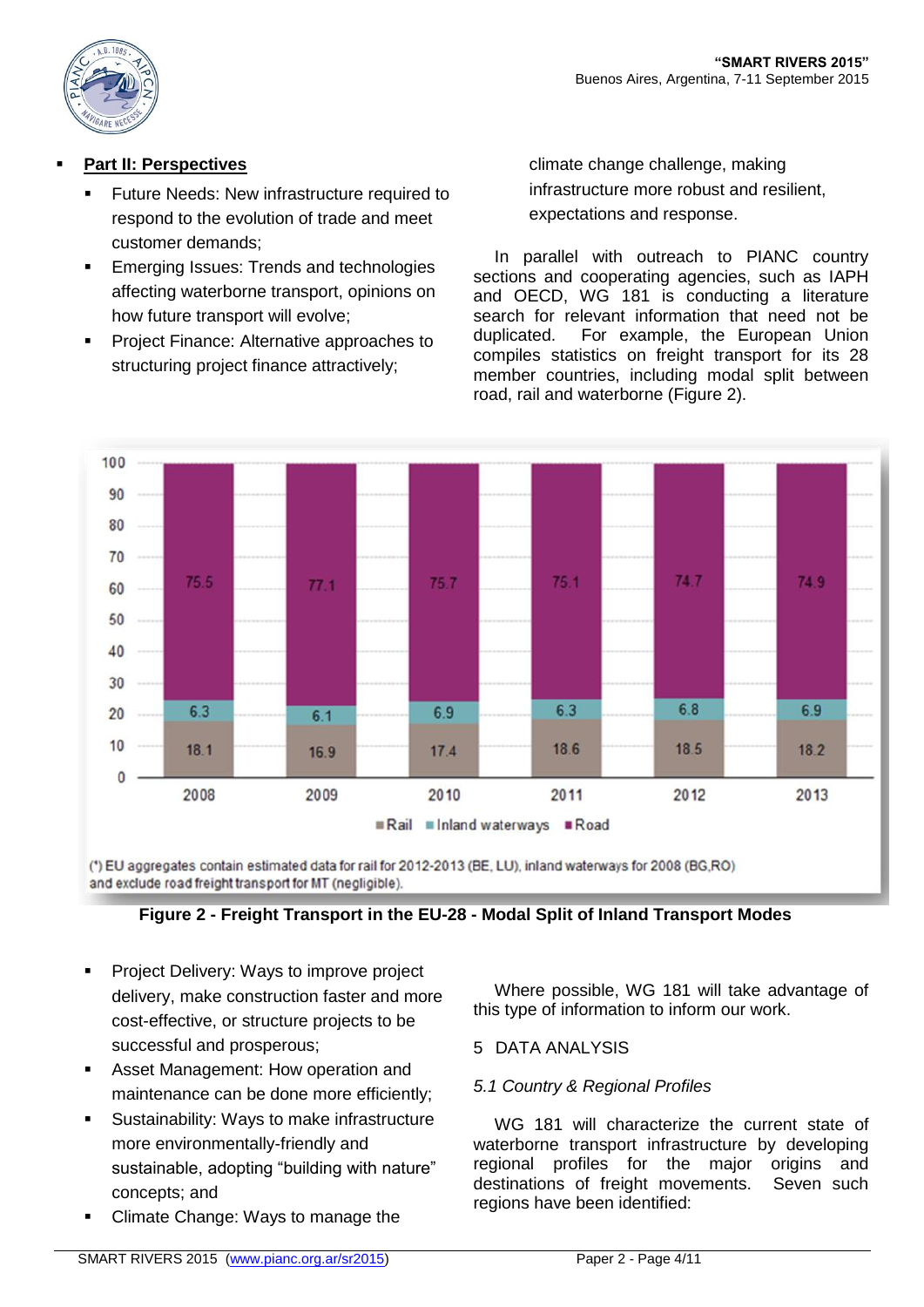

- Africa and Middle East;
- **Americas:**
- Arctic;
- **Asia-Pacific: Australia/New Zealand;**
- **Asia-Pacific: Remainder):**
- **Caribbean; and**
- **Europe.**

For each region, a broad overview of the major maritime and/or inland transport infrastructure is given, supported by specific country examples where appropriate.

industry stakeholders, including the St. Lawrence Seaway Management Corporation, Saint Lawrence Seaway Development Corporation, Chamber of Marine Commerce, American Great Lakes Ports Association, Canadian Shipowners Association, Lake Carriers' Association, Port of Cleveland, Port of Windsor, and Fednav Limited.

The figures shown represent actual investment for the period 2009–2013, plus committed investment for the post-2013 period.

An example of country-level activity is Brazil, where the Federal government intends to enhance



**Figure 3 - Great Lakes & St. Lawrence Seaway Port, Terminal and Waterway Infrastructure Investments**

Figure 3 provides an example for the Americas region, showing waterborne infrastructure investment in the Great Lakes and St. Lawrence Seaway System (Martin Associates 2015). The study was conducted on behalf of a coalition of U.S. and Canadian Great Lakes-Seaway maritime

the inland waterborne transport (IWT) sector and consequently contribute to the sustainable development of the country's economy (ARCADIS, 2013).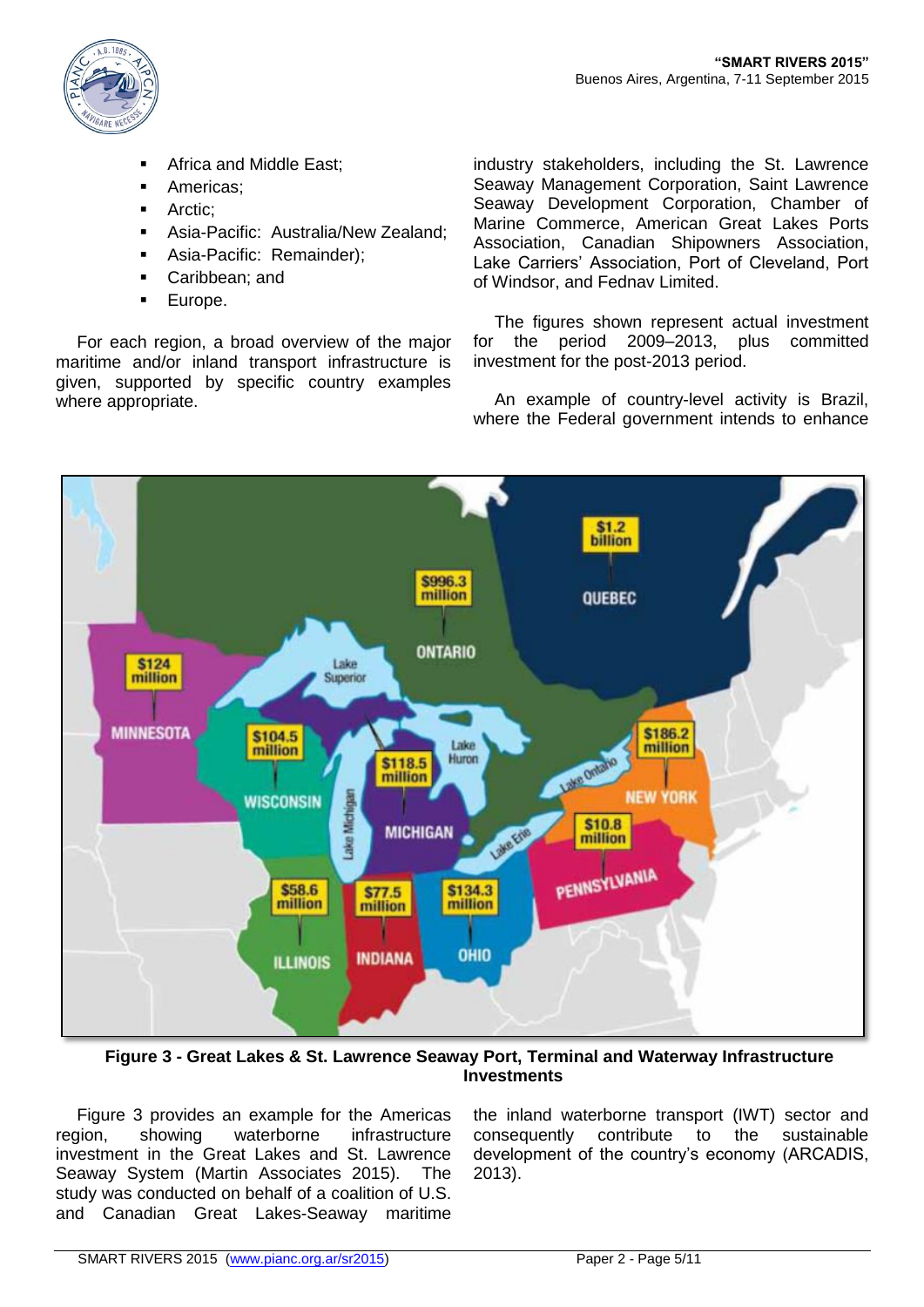

To this end, the Ministry of Transport (MT) developed an "Inland Waterways Strategic Plan" that aims to increase the amount of cargo that is transported on the Brazilian waterways. The IWT plan is part of a broader strategy to increase the participation of the waterway in an integrated transport matrix by means of establishing guidelines for the development of the sector (Figure 4).



**Figure 4 - Brazil Inland Waterways and Terminals**

## *5.2 Project Delivery*

Infrastructure projects are often met with financial and schedule challenges. A variety of alternative delivery and finance mechanisms are employed, depending on the specific project, to manage project risks and maximize the chances of a successful outcome. WG 181 will inform this topic by presenting case studies and their associated lessons learned.

Table 1 presents a summary of the alternative delivery methods adopted for the current expansion of the Panama Canal (ACP 2006).

The ACP 2006 master plan identified key program delivery risks, among other objectives, to inform decisions on how to best partition the overall expansion program into its component projects, and the preferred delivery method for each. A key driver for the dry excavation work was to provide opportunities for local earthwork contractors, while that of the third set of locks was transfer of schedule risk to the D/B entity.

## *5.3 Asset Management*

Asset management can be defined as the optimal balance between performance, risks and costs over the entire asset lifecycle, aligned with the strategic goals of the organization.

A common theme of existing waterborne transport infrastructure is aging assets with a lack of investment for needed rehabilitation or upgrading to current design or reliability standards. As such, effective use of scarce resources and prioritization of investments are key asset management challenges.

There is often a fundamental difference in how maritime ports and inland waterways are managed. In the US, for example, the inland waterway system is operated and maintained by the Federal government, under the purview of the US Army Corps of Engineers. However, maritime ports are managed by state-chartered authorities who function as "landlords," with terminal operations and maintenance often provided by privately-contracted operators.

An interesting example of maritime port asset management is the Port of Rotterdam, which is the largest port in Europe (by tonnage), with an annual throughput of over 400 million tonnes of cargo, and in the Top 5 globally (Port of Rotterdam, 2013). Figure 5 shows their conceptual asset management model.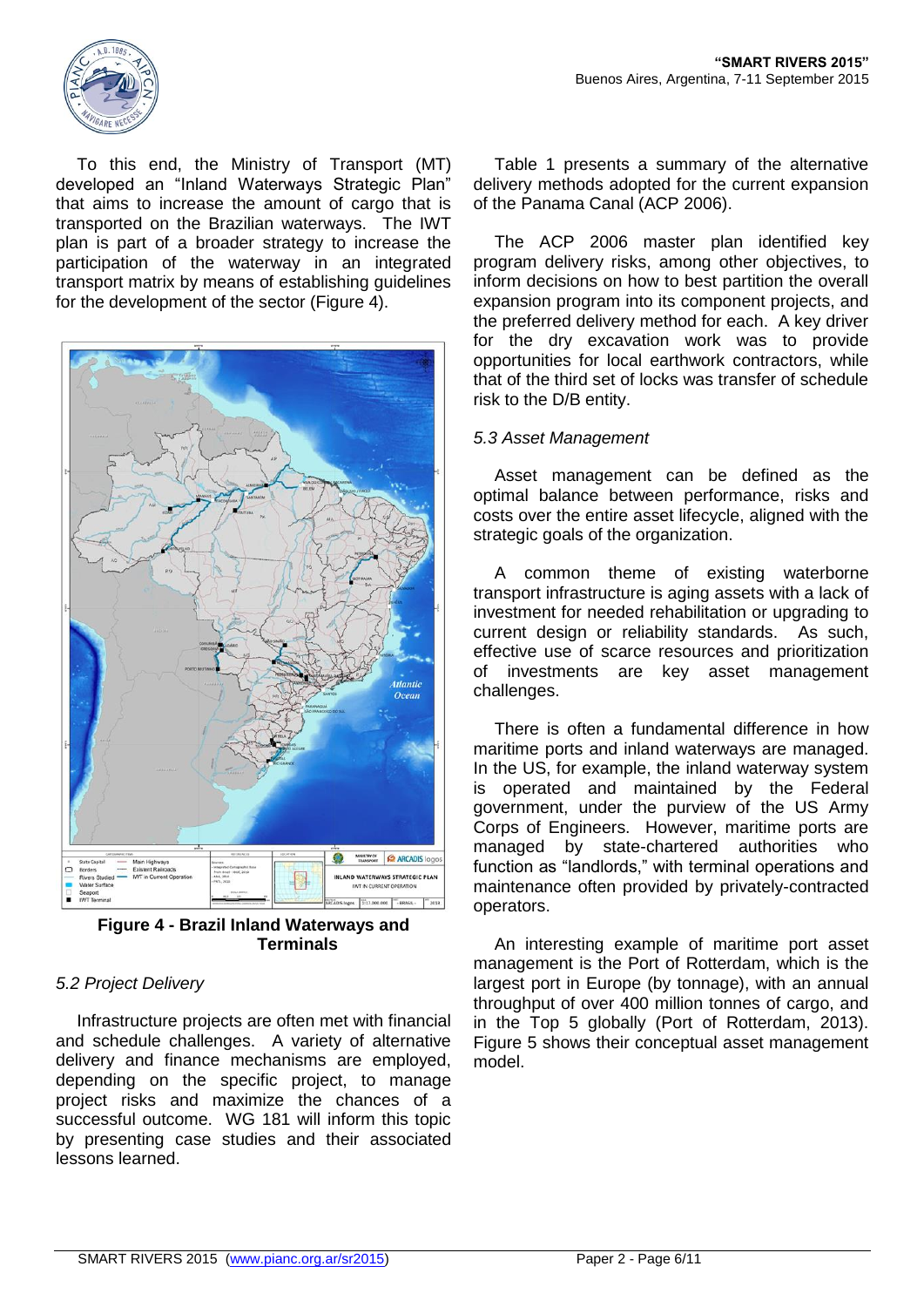



**Figure 5 - Port of Rotterdam Asset Management Model**

- **•** Delivering a major capital project (Maasvlakte 2) on time;
- Making better use of existing space;
- Delivering return on investment;
- **•** Driving knowledge and innovation;
- **Providing multi-modal accessibility in a** sustainable manner;
- **Exhibiting corporate social responsibility:** and
- Maintaining a high level of customer satisfaction.

Faced with added challenges of increased demand for transshipment, aging infrastructure, and increasing complexity of rules and regulations, the Port determined that a comprehensive, riskinformed asset management approach was the right solution. By adopting and implementing this approach, the Port was able to make a sound

| Component                                  | Capex           | <b>Delivery Method</b> | <b>Timeframe</b> | <b>Remarks</b>                                                   |
|--------------------------------------------|-----------------|------------------------|------------------|------------------------------------------------------------------|
|                                            |                 |                        |                  |                                                                  |
| <b>Channel and</b><br>Entrance<br>Dredging | \$300 million   | Design-Bid-Build       | $2007 - 2012$    | Competitive bid<br>among<br>international<br>dredgers            |
| Channel Dry<br>Excavation                  | \$800 million   | Design-Bid-Build       | $2007 - 2011$    | Competitive bid<br>among local<br>earthwork<br>contractors       |
| <b>Third Set of</b><br>Locks               | \$3,400 million | Design-Build           | $2009 - 2016$    | Best-value<br>procurement<br>among<br>international<br>consortia |
| <b>Raising Lake</b><br>Gatun               | \$200 million   | Design-Bid-Build       | $2010 - 2014$    | Competitive bid<br>among local<br>specialty<br>contractors       |
| Interest During<br>Construction            | \$50 million    | N/A                    | $2007 - 2016$    |                                                                  |
| Total                                      | \$5,250 million |                        |                  |                                                                  |

# **Table 1 - Panama Canal Expansion Program**

As a major node in the global logistics network, the Port faces numerous challenges to secure its future, including:

business case for life extension of its 65 kilometers of quay walls, and retrofitting – rather than outright replacement – of its patrol vessel fleet.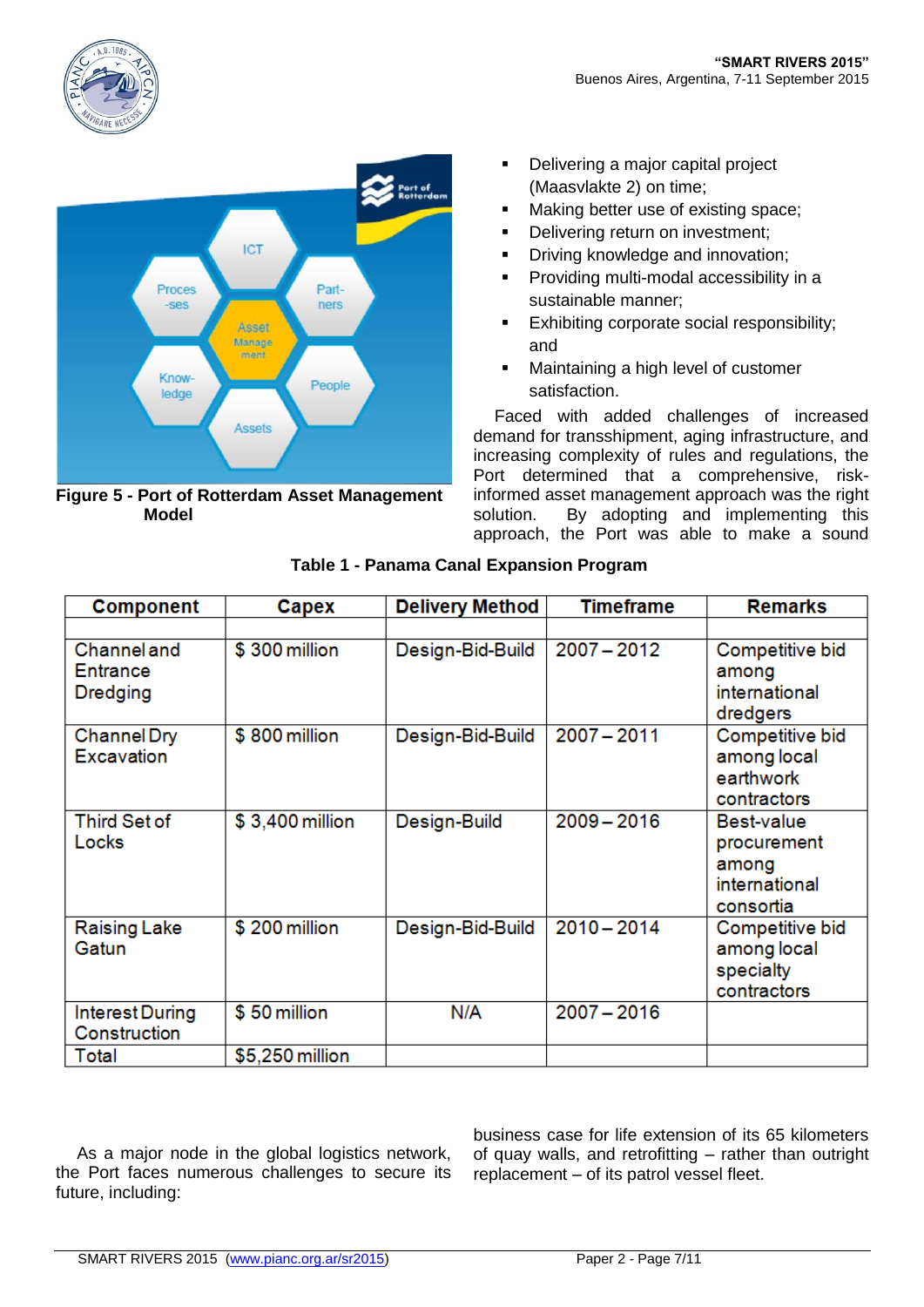

An interesting example of inland waterway asset management is the Hidrovia waterway in South America.

In 1995, the Argentine government let an 18-year concession agreement for dredging maintenance and signalization of an 800-km reach of the Rio de la Plata, from Santa Fe to the Atlantic Ocean. This reach is in the lower portion of a proposed 2700-km long improved navigable waterway that would extend up the Rio de la Plata, and the Paraguay and Parana Rivers through five countries (Argentina, Uruguay, Bolivia, Paraguay and Brazil), as shown in Figure 6 (World Bank, 2010).



**Figure 6 - Hidrovia Waterway**

Other examples of asset management strategies for inland waterways abound, including the St. Lawrence Seaway, the Rhine-Main-Danube in Europe, and the Nile Basin in Africa.

WG 181 intends to research and present a case study of asset management aspects of these types of waterways.

# 6 EMERGING TRENDS AND TECHNOLOGIES

WG 181 has identified a number of emerging trends and technological advances that are influencing the development and management of waterborne transport infrastructure. These include:

- **Container Ship Size economies of scale** driving increases in vessel capacities up to 19,000 TEUs – where will it end?
- **Slow-Steaming/LNG Fuel/ Clean Engines** – originally a response to excess vessel capacity, carriers are seeing economic and environmental benefits to slow-steaming; this along with cleaner fuels and engines, will improve the sustainability of waterborne transport;
- **Smart and Green Ports making ports** "smarter" and more environmentallyfriendly brings economic benefits as well;
- Port Alliances Major European ports, such as the Port of Rotterdam, are entering into strategic alliances with ports in the Middle East and South America that give them more influence on the logistics chain;
- Shipping Alliances overcapacity of vessels is leading large carriers like Maersk to enter into alliance agreements that enable resource sharing and cost reduction;
- Maritime Silk Road China is investing in port development along the Indian Ocean to better manage their supply and export chains;
- Arctic Navigation increased activity in this region is driven largely by resource extraction objectives (oil and gas development), and to a lesser extent by the prospect of interoceanic transits facilitated by global warming;
- Information Technologies and "Big Data" can be expected to have the same impact on waterborne transport infrastructure as has been evidenced in other sectors of the 21<sup>st</sup> century global economy; and
- Maritime Law & Policy disputes and conflict resolution in the Asia-Pacific and Arctic regions are arising from a universal desire to gain a competitive advantage, highlighting the importance of governance.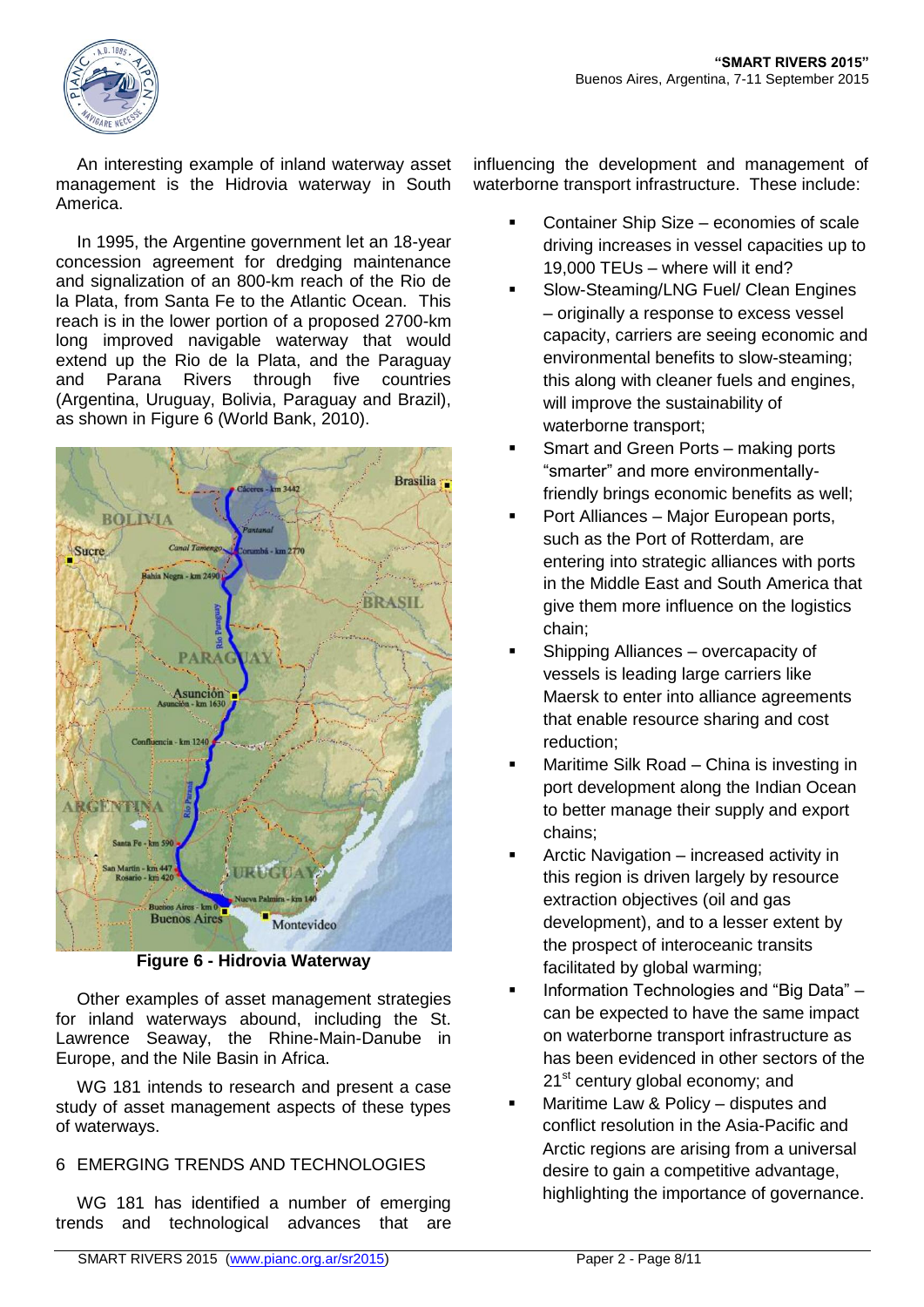

A current response to several of the above trends is the significant investment and expansion of container port capacity in the Middle East. Larger vessels and slow steaming strategies require ports with deeper drafts, longer quays, bigger cranes, larger container yards and shorter stays for vessels.

According to a recent Journal of Commerce article (JOC 2015), countries in the Middle East are expanding capacity and investing billions of dollars in ports and terminals in order to accommodate expanding business in the Asia-Europe trade lane.

Projects are in planning and preparation across the region, with HPH recently announcing plans to quadruple the throughput of the Oman International Container Terminal to 6 million TEUs.

port" concept, offering traders mobile applications and round the clock electronic transaction facilities that provide real-time information through their smartphones and from any location (DP World 2013).

Due to climate change, the Arctic is warming faster than any other region on Earth. The international Arctic Council, comprising eight circumpolar states (Canada, Denmark, Finland, Iceland, Norway, Russia, Sweden, and the United States), has recognized the incontrovertible links among marine transportation, environmental protection, and sustainable Arctic development [\(http://www.arctic-council.org/index.php/en/\)](http://www.arctic-council.org/index.php/en/). This emerging transportation and development opportunity poses infrastructure challenges but also



**Figure 7 - Arctic Resources and Transit Routes (US Coast Guard, 2015**

To retain its competitive position at Jebel Ali Port as a major gateway for the GCC, Middle East, India and Africa regions, DP World has created a "smart

opportunities to take advantage of advances in physical and informational technologies (Figure 7).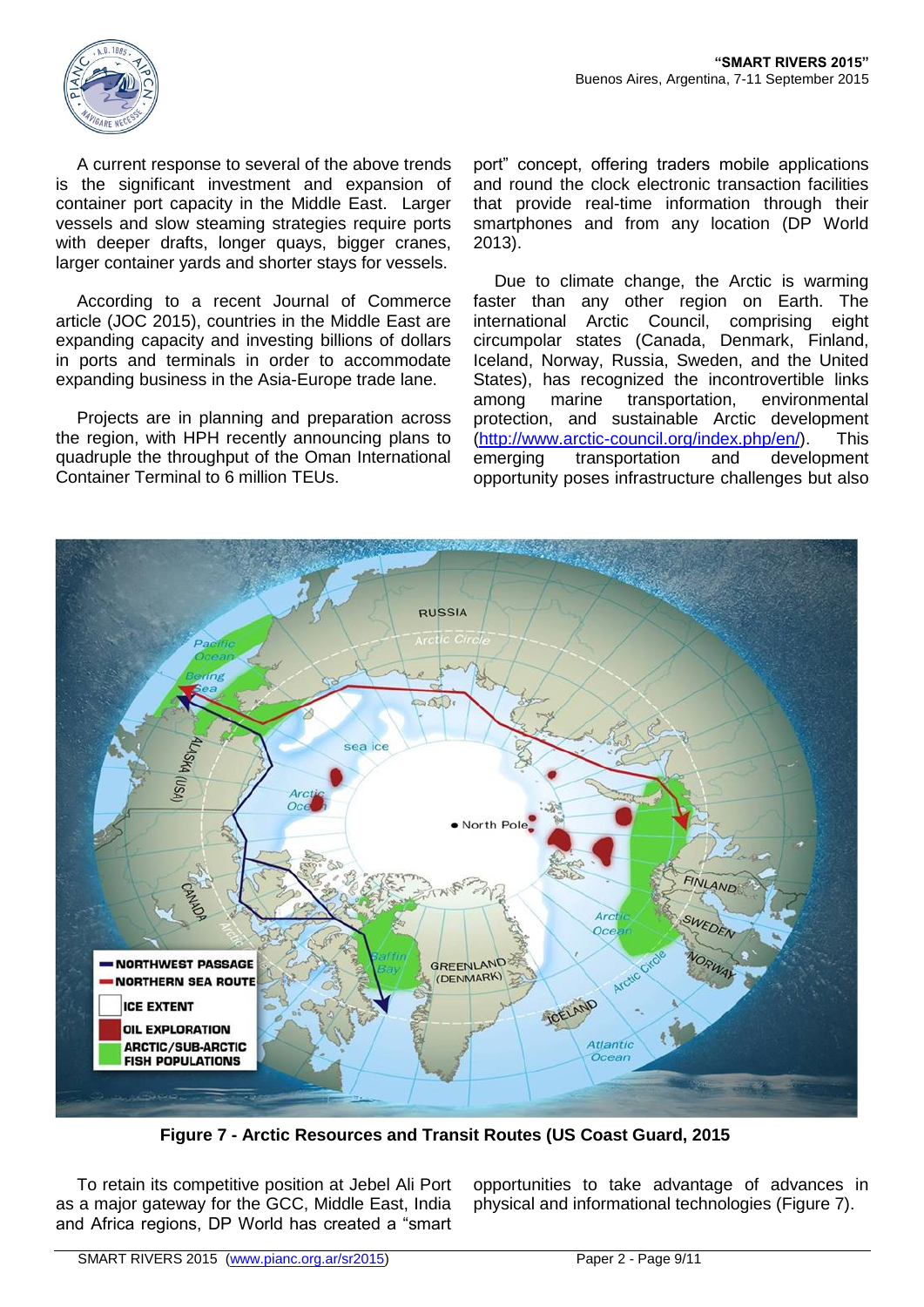

# 7 FINDINGS AND RECOMMENDATIONS

#### *7.1 Advances in World Infrastructure Engineering*

WG 181 intends to identify and present examples where advanced engineering is changing the waterborne infrastructure picture/future.

#### *7.2 Perspectives on the State of World Transport Infrastructure*

WG 181 intends to present its perspectives by identifying data gaps, disparities in levels and types of investment, and its overall recommendations.

## *7.3 Target Audience*

Over its 130 year history, PIANC has earned a reputation for technical leadership in the design, delivery, and management of waterborne transport infrastructure. But our span of influence is quite limited, as we are relatively unknown beyond our membership, affiliated organizations, and other stakeholders with a vested interest in the waterborne transport sector.

The AGA 2014 resolution succinctly identified the challenges and opportunities facing the industry as we move into the  $21^{st}$  century. As such, they have empowered WG 181 with the task of establishing and communicating: the basis of the current global system; future needs for investment, development, or improved stewardship; an analysis of the gaps between need and reality, in a way that helps foment positive action to correct the situation.

To be successful in communicating the above, it is necessary to highlight our key messages and identify the target audience(s) so that those empowered to improve the systems are properly informed and have the ammunition they need.

Target audiences can include any of the following:

- Policy-Makers;
- Shippers & Carriers;
- **Planners, Designers, Builders, Financiers,** Regulators;
- Scientists, Researchers, Educators;
- Professional, Industry & Non-Profit Associations; and
- John Q Public.

WG 181 will measure its success, in part, by how effective PIANC becomes as the recognized voice of data, information, knowledge, and, yes, wisdom, in the waterborne transport infrastructure sector.

#### *7.4 Conclusions*

The work of WG 181 supports PIANC's mission to provide expert guidance and technical advice and keep the international waterborne transport community connected through its global work products.

It also helps achieve the PIANC vision as the leading international source of waterborne transport related knowledge in the 21st century.

Finally, it aligns with a key PIANC strategic initiative to promote the development and improvement of global waterborne transport infrastructure and enhancement of its economic, environmental and social benefits.

#### 8 REFERENCES

Arctic Council, [http://www.arctic](http://www.arctic-council.org/index.php/en/)[council.org/index.php/en/,](http://www.arctic-council.org/index.php/en/) 2015.

- DP World, Presentation by UAE Region Senior Vice President and Managing Director, Mohammed Al Muallem at Seatrade Shipping and Investment Forum 2013," Abu Dhabi, 2013.
- European Commission, Eurostat Statistics, [http://ec.europa.eu/eurostat/statistics](http://ec.europa.eu/eurostat/statistics-explained/index.php/Freight_transport_statistics_-_modal_split)[explained/index.php/Freight\\_transport\\_statistics](http://ec.europa.eu/eurostat/statistics-explained/index.php/Freight_transport_statistics_-_modal_split) - modal split, 2015.
- Infrastructure and Investment Survey of the Great Lakes and St. Lawrence Seaway System, Martin Associates, January 2015.
- Inland Waterways Strategic Plan, Brazil Ministry of Transport, ARCADIS, 2013.
- Journal of Commerce, [http://www.joc.com/port](http://www.joc.com/port-news/international-ports/mideast-ports-investing-billions-capacity-volumes-escalate_20150527.html)[news/international-ports/mideast-ports](http://www.joc.com/port-news/international-ports/mideast-ports-investing-billions-capacity-volumes-escalate_20150527.html)[investing-billions-capacity-volumes](http://www.joc.com/port-news/international-ports/mideast-ports-investing-billions-capacity-volumes-escalate_20150527.html)[escalate\\_20150527.html,](http://www.joc.com/port-news/international-ports/mideast-ports-investing-billions-capacity-volumes-escalate_20150527.html) May 2015.
- Panama Canal Expansion Program Master Plan, Panama Canal Authority (ACP), 2006.